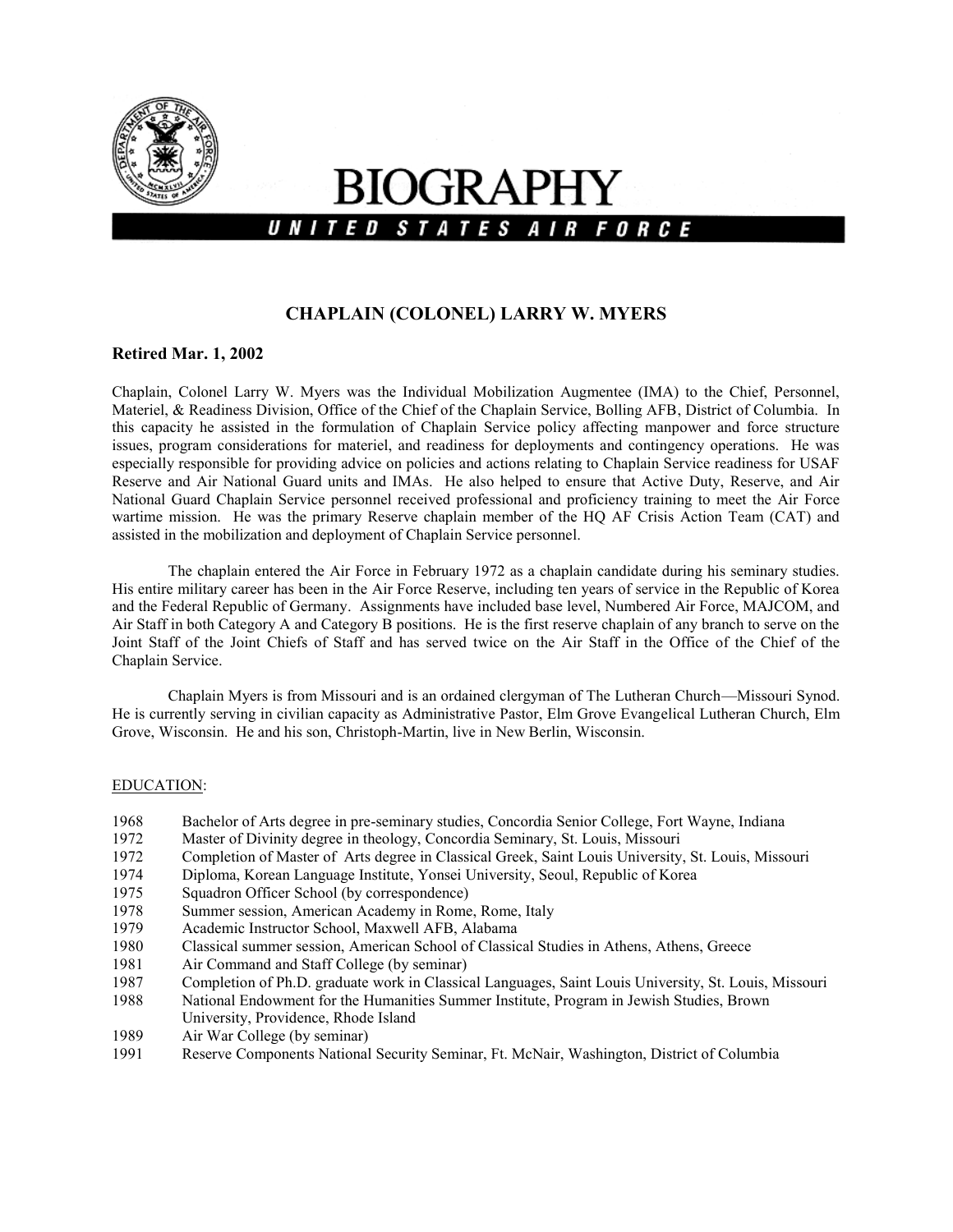#### ASSIGNMENTS:

- 1. February 1972 March 1973, Chaplain Candidate, HQ ARPC, Denver, Colorado.
- 2. July 1973 March 1974, Chaplain Area Representative (CHAPAR), HQ ARPC, Denver, Colorado, in the Republic of Korea.
- 3. March 1974 June 1987, Chaplain Individual Mobilization Augmentee, 9018 Air Reserve Squadron, HQ ARPC, Denver, Colo., with attachments . . . July 1973 - June 1976, Osan AB, Republic of Korea; July 1976 - August 1977, Scott AFB, Illinois; September 1977 - June 1980, Duluth AFB, Duluth IAP, Minnesota; July 1980 - June 1986, Rhein-Main AB, Federal Republic of Germany; and July 1986 - June 1987, Bergstrom AFB, Austin, Texas.
- 4. July 1987 July 1988, Headquarters Chaplain,  $10<sup>th</sup>$  Air Force, Bergstrom AFB, Austin, Texas.
- 5. August 1988 November 1992, Headquarters Chaplain and Headquarters Staff Chaplain, 14<sup>th</sup> Air Force, Dobbins AFB, Georgia.
- 6. December 1992 May 1993, Staff Chaplain, 907 AG, Rickenbacker ANGRB, Columbus, Ohio.
- 7. June 1993 September 1997, Senior IMA Chaplain, 9018 Air Reserve Squadron, HQ ARPC, Denver, Colorado, with attachment to HQ USAF/HCX, Plans and Programs, Office of the Chief of the Chaplain Service, Bolling AFB, District of Columbia.
- 8. October 1997 June 1998, IMA to the Command Chaplain, HQ AMC/HC, Office of the Command Chaplain, Scott AFB, Illinois.
- 9. July 1998 June 2001, IMA to the Chaplain, Joint Staff, J-1, Joint Chiefs of Staff, Pentagon, Washington, District of Columbia.
- 10. July 2001 Retirement, IMA to the Chief, Personnel, Materiel, & Readiness Division, Office of the Chief of the Chaplain Service, HQ USAF/HCP, Bolling AFB, District of Columbia.

#### MILITARY AWARDS AND DECORATIONS:

Legion of Merit Defense Meritorious Service Medal Air Force Meritorious Service Medal with two oak leaf clusters Joint Service Commendation Medal Air Force Commendation Medal Global War on Terrorism Service Medal Air Force Outstanding Unit Award Air Force Organizational Excellence Award National Defense Service Medal with two bronze stars Korean Defense Service Medal Air Force Longevity Service Award with bronze and silver oak leaf clusters Armed Forces Reserve Medal with silver hourglass device and two mobilization devices Air Force Training Ribbon

#### EFFECTIVE DATES OF PROMOTION:

| February 25, 1972 |
|-------------------|
| March 10, 1973    |
| January 6, 1976   |
| March 10, 1984    |
| March 10, 1989    |
| June 1, 1993      |
|                   |

(Current as of December 2002)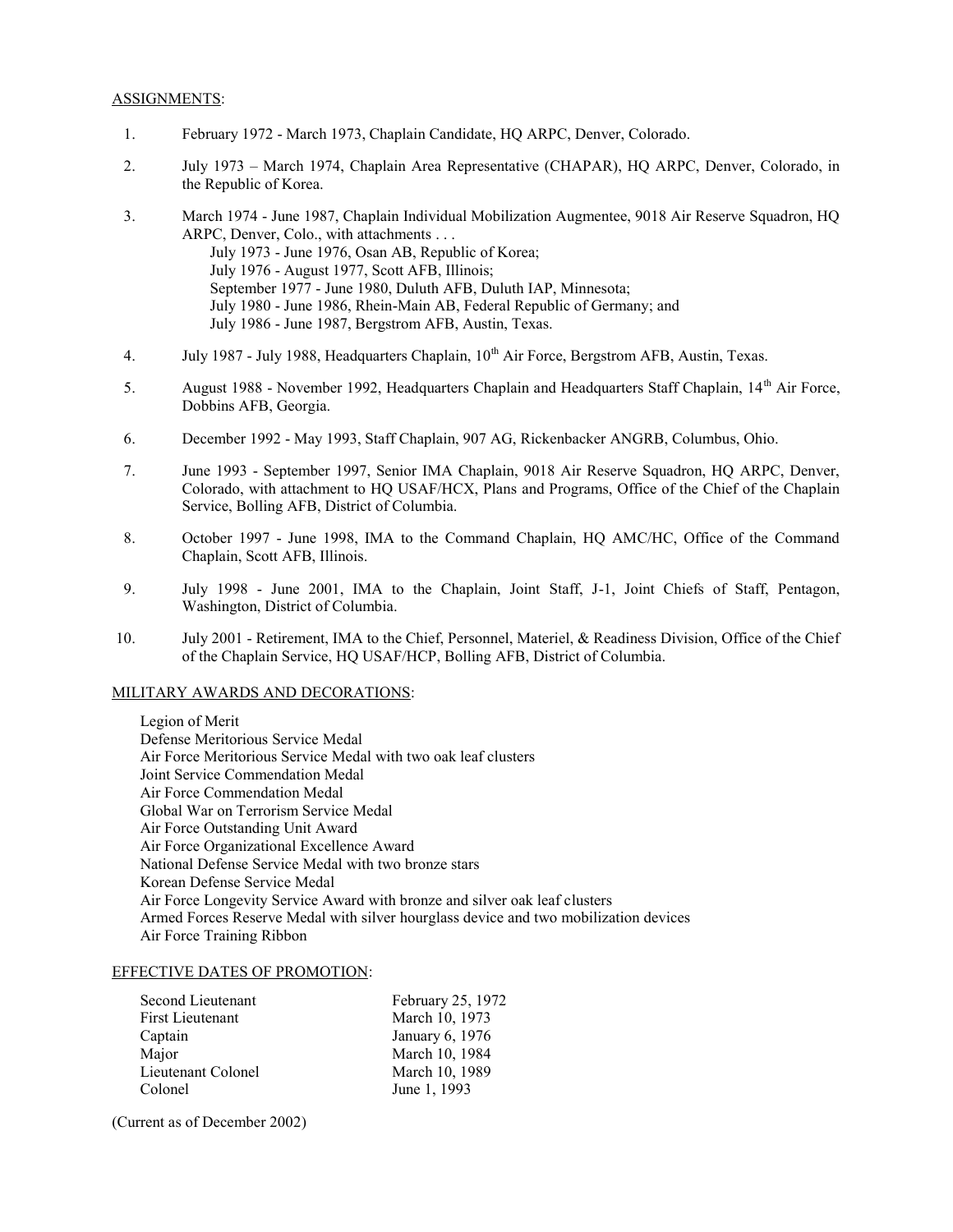# **LARRY W. MYERS**

## **SUMMARY:**

- Wide range of civilian experience, which includes mission field, parish, the classroom (high school, college, both seminary undergraduate and graduate schools), and national staff work.
- Ten years of overseas experience (Pacific and Europe) in cross-cultural environments.
- Thirty years of significant contributions to United States Air Force as a Reserve Chaplain (retired March 2002) in a variety of assignments, ranging from Base level to Numbered Air Force to Air Staff and Joint Staff (first-ever Reserve chaplain on Joint Staff of the Joint Chiefs of Staff).

# **CIVILIAN EDUCATION:**

**Graduate Work (Master of Arts & Doctor of Philosophy programs) in Classical Languages** SAINT LOUIS UNIVERSITY, ST. LOUIS MO (1969-1987) **National Endowment for the Humanities (NEH) Summer Institute** JUDAIC STUDIES PROGRAM, BROWN UNIVERSITY, PROVIDENCE RI (Summer 1988) **Summer Session, Classical Sites and Archaeology** AMERICAN SCHOOL OF CLASSICAL STUDIES IN ATHENS, ATHENS, GREECE (Summer 1980) **Classical Summer Session** AMERICAN ACADEMY IN ROME, ROME, ITALY (Summer 1978) **International Summer School for Asian Studies** EHWA WOMAN'S UNIVERSITY, SEOUL, KOREA (Summer 1973) **Korean Language Institute** YONSEI UNIVERSITY, SEOUL, KOREA (1972-1974) **Master of Divinity** CONCORDIA SEMINARY, ST. LOUIS MO (1968-1972) **Bachelor of Arts** *"with distinction"* CONCORDIA SENIOR COLLEGE, FORT WAYNE IN (1964-1968) **Associate of Arts** SAINT PAUL COLLEGE, CONCORDIA, MO (1964-1966)

## **CIVILIAN EXPERIENCE:**

| Assistant Pastor $\rightarrow$ Associate Pastor $\rightarrow$ Administrative Pastor $\rightarrow$ Associate Pastor<br>ELM GROVE EVANGELICAL LUTHERAN CHURCH, ELM GROVE WI | 1997-2016 |
|---------------------------------------------------------------------------------------------------------------------------------------------------------------------------|-----------|
| [Retired 31 December 2016]                                                                                                                                                |           |
| <b>Instructor of Latin &amp; Religion</b><br>MILWAUKEE LUTHERAN HIGH SCHOOL, MILWAUKEE WI                                                                                 | 1990-1997 |
| Interim Staff Member, Commission on Theology and Church Relations (CTCR)<br>THE LUTHERAN CHURCH--MISSOURI SYNOD, ST. LOUIS MO                                             | 1989-1990 |
| <b>Assistant Professor of New Testament Exegetical Theology</b><br>CONCORDIA SEMINARY, ST. LOUIS MO                                                                       | 1988-1989 |